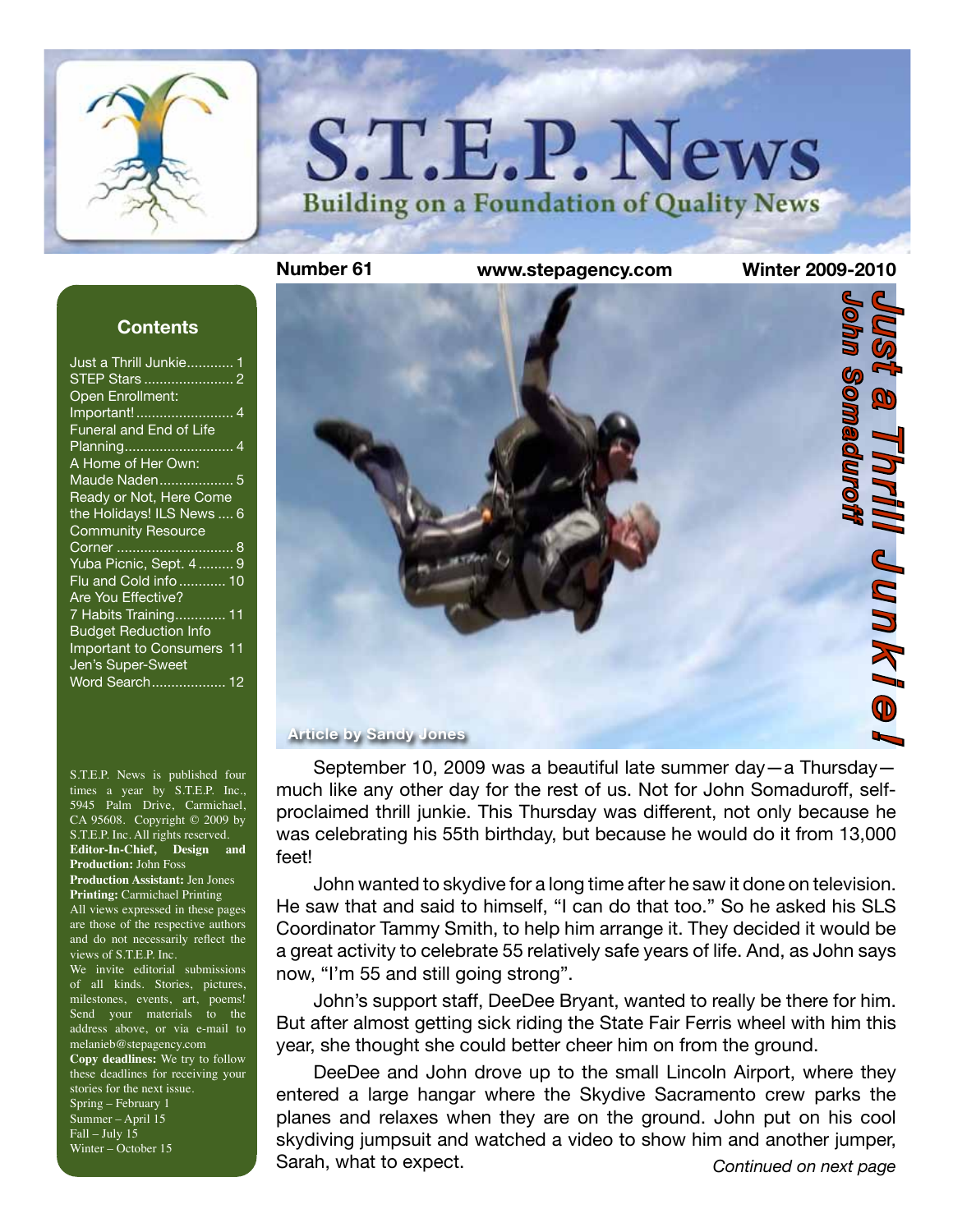

He met his trainer and got ready to go aboard the plane. His trainer, who would be jumping with him in what's called a tandem jump, told him to hold his arms close to his sides until he tapped him and then he could spread his arms out wide and "fly".

He climbed into the plane using a ladder and sat with his trainer on a small bench seat waiting to fly high enough for them to jump out of the plane. A cameraman flew with them. His job is to jump out and film people so they can take home a movie of their daredevil jump. The cameraman may be the craziest of all—he was wearing shorts and sandals during the jump!

When it came time for the first jumper to leap into the sky, it was John. He said he was totally ready and he "took the plunge" without hesitation! He said it was even more exciting than he thought. He could see for so far and it was a beautiful day. They plummeted in a free fall for what seemed like a long time, and then when the trainer



pulled the cord, the parachute opened, and they eventually landed very safely, and quite stylishly. It was a very exciting day for John and we are all very proud of his accomplishment. He says he's ready to try hanggliding next, which doesn't surprise me a bit.

DeeDee said to John as we finished our interview, "Maybe next time, I'll go up in the plane with you."

John's response: "I won't hold my breath."

Way to go John! We hope all your dreams of adventure are realized.



# *S.T.E.P. Stars*

In each issue of STEP News we want to recognize individuals or teams that support the Five Principles in outstanding ways. The people below are "Starworthy" and we would like to express our appreciation. Keep up the great work!

Our featured Principle for this issue is *Home of One's Own*. Here are some of the people who really personified this in a big way and were recognized for it:

*Doug Findlay—*A huge Thank You from the entire management team for your willingness to assist new clients Bob, Leonard, Buddy and Doug in transitioning from a former group home arrangement into an SLS arrangement. Although this transition presents many new challenges for you and our team, your enthusiasm and commitment in making this a smooth and successful transition for each of these gentlemen is recognized and greatly appreciated. Thank you Doug for your amazing teamwork and willingness to continue to take on new challenges within our SLS unit!

*Leslie Guffin, Cheo Kelley, Lisa Thompson, and Sokib Khan—*You all ROCK! This team continues to be consistent on task, positive, motivated, energized, focused, and dedicated to Scott's needs. Scott continues to do well each day living his life the way he truly wants, such as going to the bank, cashing his check,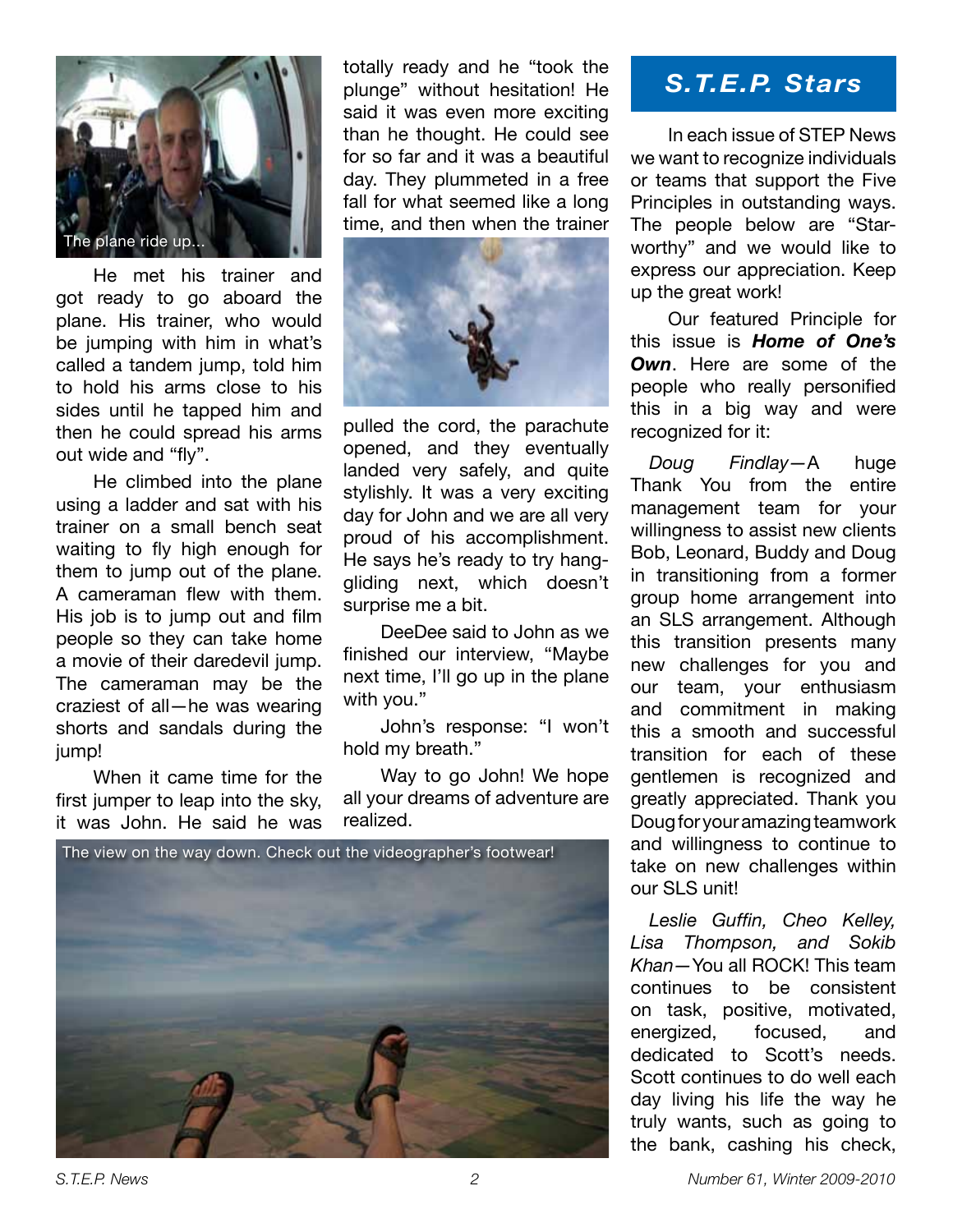shopping for household needs, and going out to places in the community of his choice.

*Danielle Batres*—I would like to thank you for helping Cindy A. fix her clothes dryer. She was going to buy a new one because she thought the old one was broken. You helped Cindy save \$100.

*Dave Wade*—Thank you for making sure Keith got all the additional support he needed to maintain his health and independence in his own home.

*Katrina Parham*—Thanks for making sure that Tatiana was a part of the whole process of interviewing, hiring, training and ensuring her needs at home are being met.

*Anne Anthony—*Thank you for all your extra help in Kelly's move. You did a lot more than you were asked to do.

Doug Findlay and Mike Martin—Thanks also for making sure Bob, Leonard, Doug and Buddy all have keys to their own home, for the first time ever!

*Sorella Romero—*Thanks for making sure Kimbo got the bars that he needed installed at his home. Makes things much easier for him!

*Stephanie Tate—*Thank you for taking the time to "smell the roses" and help Karla with planting roses of her own!

Other principles that were represented this issue:

## *Flexible and Tailored Services and Supports:*

*Tammy Smith—She* helps me with all 5 principles and all of my staffing needs. I feel safe and well looked-after and am very happy with everything.

*Aaron Hill—*Thank you for being willing and flexible to change your schedule and use your experience to train us all about Lawrence L.



*Ada Torres—*Thank you for working with Donna these last few weeks. You have shown compassion when working with consumers. Donna appreciates your patience, teachings, and your dependability. You are creative and able to solve problems. Donna appreciates all the encouragement to help her succeed with her goals such as losing weight, taking care of her hands and feet, and exercising. Donna appreciates all your patience for every day that she struggles. Thank you for your hard dedicated work.

*Alex Diaz—*Thank you for helping communicate with Noel when he was having a hard day—you went above and beyond your expectations!

*Ebony Ingram—*Thank you for your great response when I had a medical crisis. I appreciate you! (From Lizzy)

*Kim Herbert—*Thanks for all your help with the camping trip—especially with the fishing.

*Marjorie Dodson—*Thank you

for all your hard work assisting Sharon in the pool.

## *Choice and Self Directed:*

*Margie Bates—*Thank you for helping Debbie with choices! Clothes, fridge, donuts, more!

*Jacquie Tenney—*Thank you for all the times you helped out by filling in on weekends, and at the last minute in M.C. household. M.C. really enjoys you working with him because you get him out in the community. You let him make his own choices on where he wants to go.

## *Community Membership:*

*DeeDee Adakama-Bryant—* Thank you for helping me plan and achieve my goal of sky diving for my birthday. Thank you for supporting John's goals and dreams. Following the Principles, like talking to the other jumpers, helping John being totally involved.

*Mehri Mehrpour—*I thank you for doing all the work you've done for your client and to keep her positive and taking her to your cultural New Year party. She really enjoyed learning new tastes of food and culture and meeting new friends. You are appreciated!

*Sara McCollough—*Thank you for sharing a great IHSS contact with STEP. It has been very helpful. It shows you have worked to develop relationships and have the capabilities and integrity we hope for.

*Jonathan Kramer—*Thanks Jonathon for helping out with your client's recent visit with family. It was appreciated.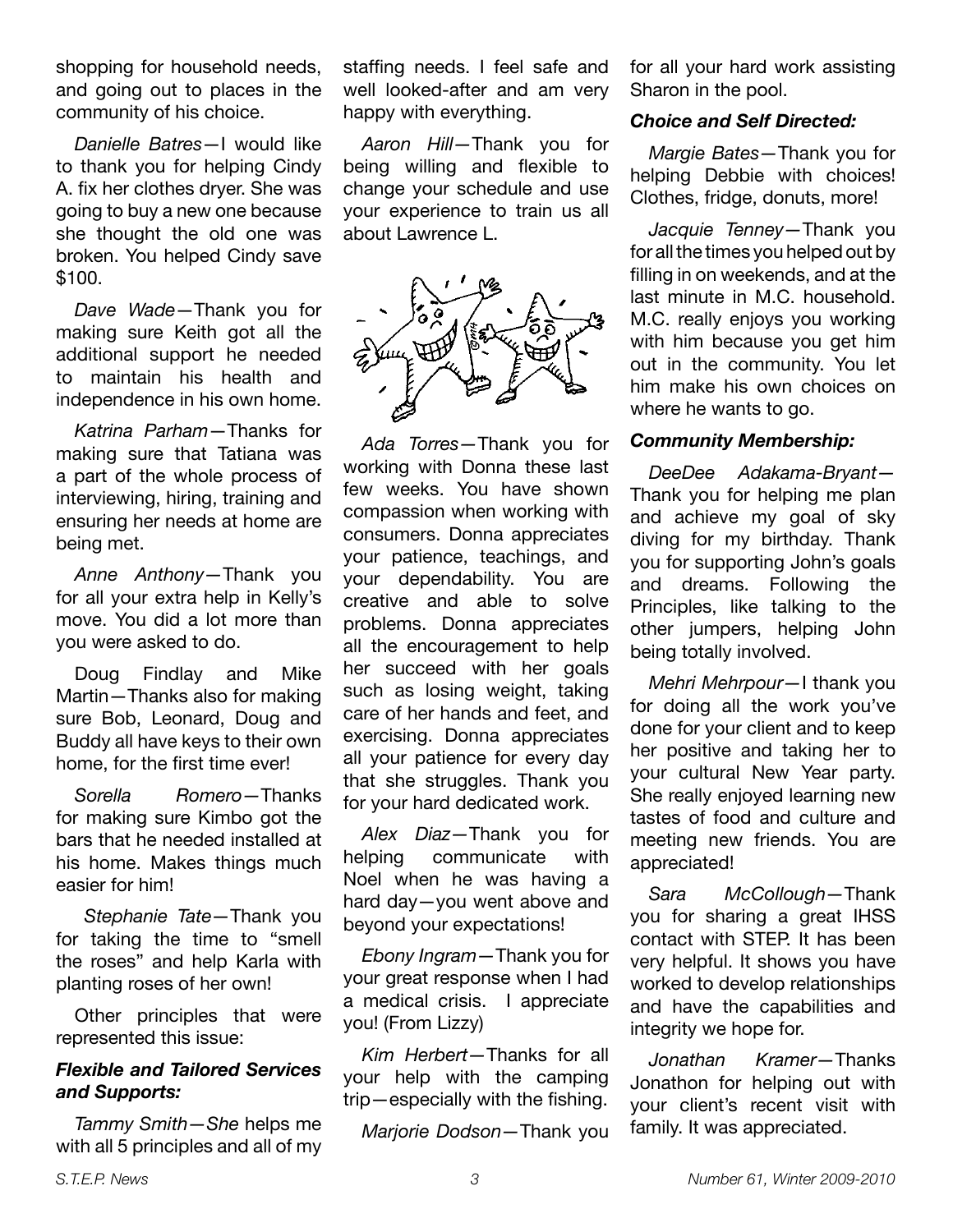# *Open Enrollment: Important!*

Open Enrollment is on December 1. Save the Date!

You must complete paperwork at this event for your next year of coverage, even if you don't wish to make any changes.

We are also changing our 401k company this year, effective January 1, 2010. It will be required for everyone to fill out paperwork for the new company. The plan will be provided through Mechanics Bank; they will give all the information at the meeting.

**Where:** At the Carmichael Presbyterian Church, 5645 Marconi Ave.

*What is Open Enrollment?* It is the one time a year to make any changes to your existing coverage without a special "qualifying event", or to enroll if you previously chose not to, or to add/delete any dependents from your coverage.

Wow, did you realize we now have over 350 employees on benefits! STEP provides excellent benefits for its employees. This is the time of year that you need to take responsibility for your paperwork and participate in the meetings. With over 350 individuals on the plans, it is simply not possible for Patti and Amanda to meet individually with employees.

The December 1 Open Enrollment Meetings are for Health benefits as well as the 401k plan. Plan to be there for up to 2 hours. As always, there will be a morning session and an afternoon session and this year will be held at Carmichael Presbyterian Church. Specific times will be announced soon.

Thank you to all of you for doing your part!

# *Funeral and End of Life Planning*

*Funerals are for the Living.*  Media and salespeople urge you to plan your funeral for "peace of mind." But a piece (or peace) will be missing if you have not included in the planning process those who are likely to survive you. A little planning ahead in this area can ease at least a little bit of the stress when the time comes.

## On the Web:

#### http://www.funerals.org/

You'll find more than 25 pamphlets helping you separate funeral fact from fiction, while saving money in the process. For local info:

> http://www.funerals.org/ affiliates/sacramento/

Barely 25% of the people who arrange for a funeral got their information from family members and friends, according to a 1995 funeral industry survey. More than half got their information from morticians. Unfortunately, the

funeral industry has had such widespread and documented abuse that the federal government was forced to pass consumer protection regulations which, among other things, told funeral directors they could no longer lie to the public.

Enforcement of these regulations is weak and far from ideal. Even at best, survivors are vulnerable to manipulative sales tactics at a time of grief.

Funeral Consumers Alliance is a nonprofit organization dedicated to protecting a consumer's right to choose a meaningful, dignified, affordable funeral. EDUCATION is our main purpose.

A funeral or memorial service should be what you and your family want and can afford.

Funeral Consumers Alliance of Sacramento-Northern California offers:

- Collection of General Price Lists from the area
- State support through membership in the Funeral Consumers Alliance of California and Hawaii
- Federal Trade Commission access through our national Funeral Consumers Alliance, Inc. office
- An informative newsletter twice a year
- Information about pending State legislation as it pertains to cemeteries, funeral homes, and cremation practices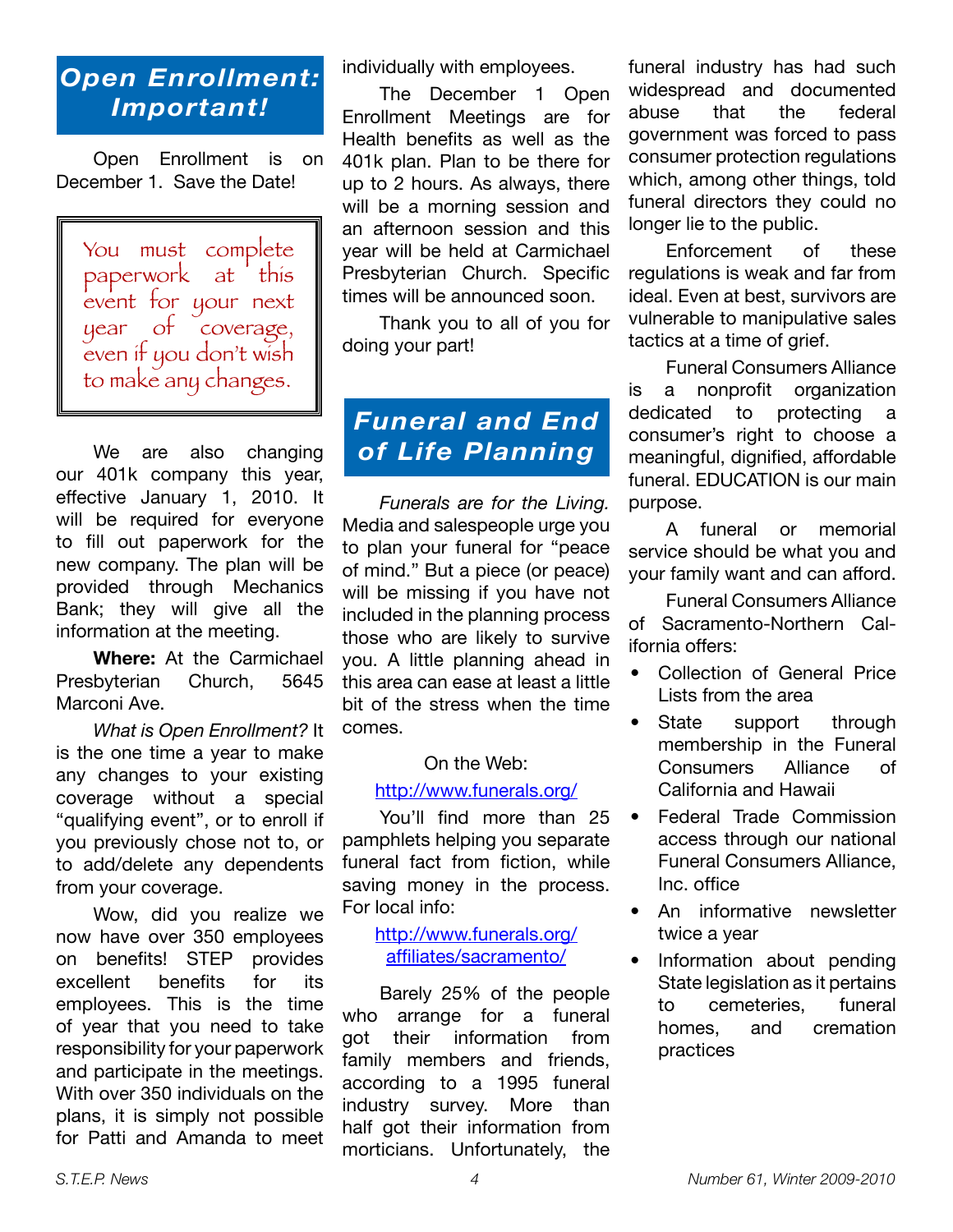

*A Home of Her Own: Maude Naden By Tracy Cummins*

I have been waiting for this day for a long time. Maude is finally in her own home in the community where she belongs. Maude has been in and out of Developmental centers all her life. When we were contacted by NBRC to support her in her move, we jumped at the opportunity for the challenge.

Maude had been living for the past three years in Sierra Vista Developmental Center, and there were some people that didn't support her desire for community placement. During the transition Maude got sick, which caused us not to work with her for a while. Then she retuned for our services and got sick again. At that time we were told she was too sick for us to continue and that she was going to be transferred to Sonoma Developmental Center to live out her last days.

After two placements fell through, we were once again contacted for our services. I was not going to let her get away again. In less than a week, we had a nice house in the country, staff willing to support Maude and the O.K. to move forward with our plans. On Monday October 12th, 2009 Maude moved into her new home. Maude was thrilled to sit in her own recliner and get a good nights sleep in her new bed!



*S.T.E.P. News 5 Number 61, Winter 2009-2010*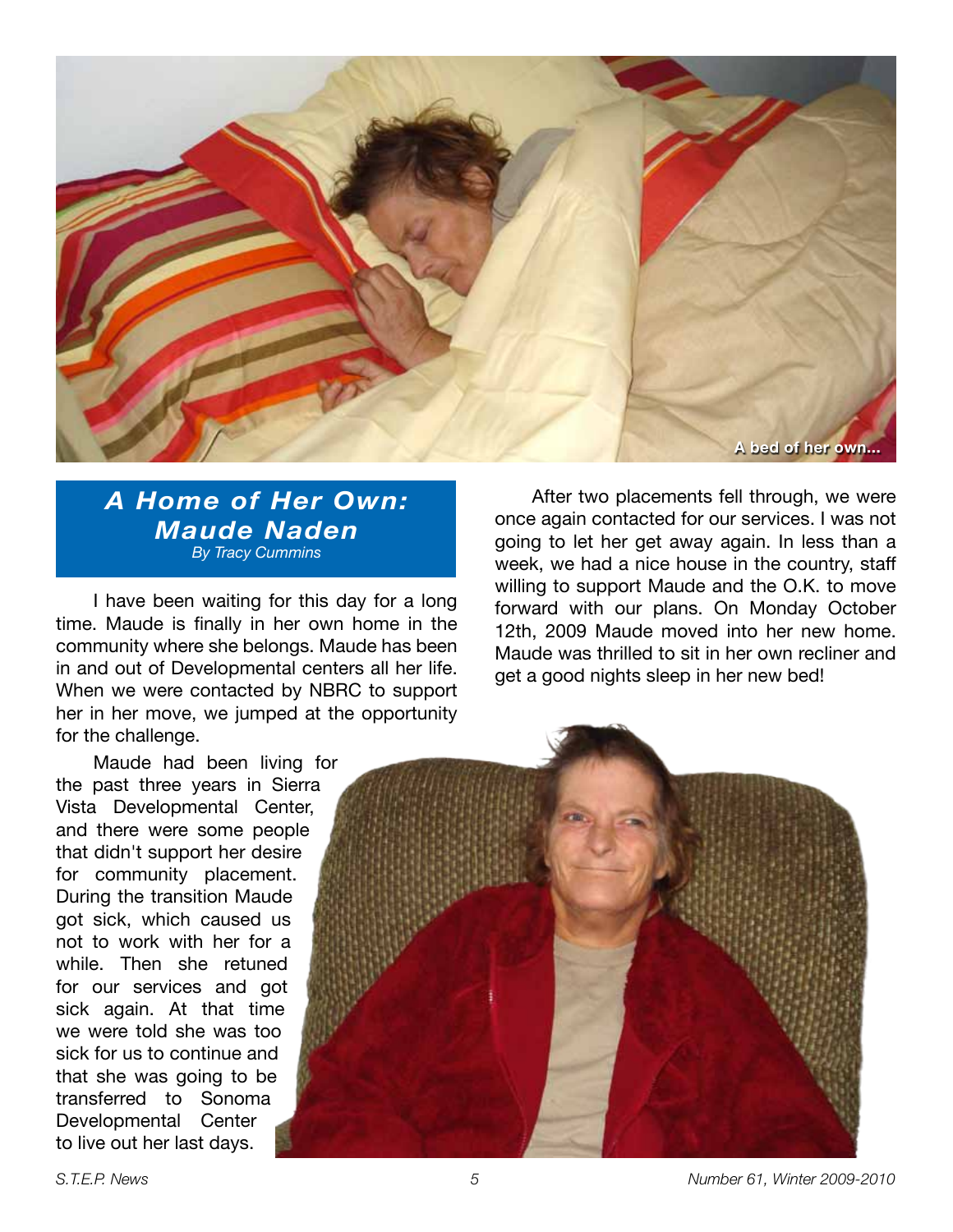## *Ready or Not, Here Come the Holidays! By Heather Campbell, ILS*

In the ILS department we are focusing on Community Membership. We have decided to take on the challenge of personally getting more involved in the community and building community relationships. This is so when we ask our clients to be involved, or volunteer or meet a neighbor, we can say we have done that ourselves.

Thanks to everyone who participated in the Trick or Treating on Oct. 30th. Weren't those kids just adorable in all their costumed glory? All the little ghosties and goblins hunting down the candy livened up the office. We sure do appreciate it!

This year will be our 7th





Annual Food drive, but with a little change to the Toy Drive. Our parenting clients realized that all of their children

will already be receiving gifts for Christmas, so as a way to give back, they chose to adopt a family. The Parenting Group has decided to adopt a family through WEAVE (Women Escaping a Violent Environment). Any gifts donated this year will be given to those families. We will post a list of the family's Christmas wish/ need list.



*S.T.E.P. News 6 Number 61, Winter 2009-2010*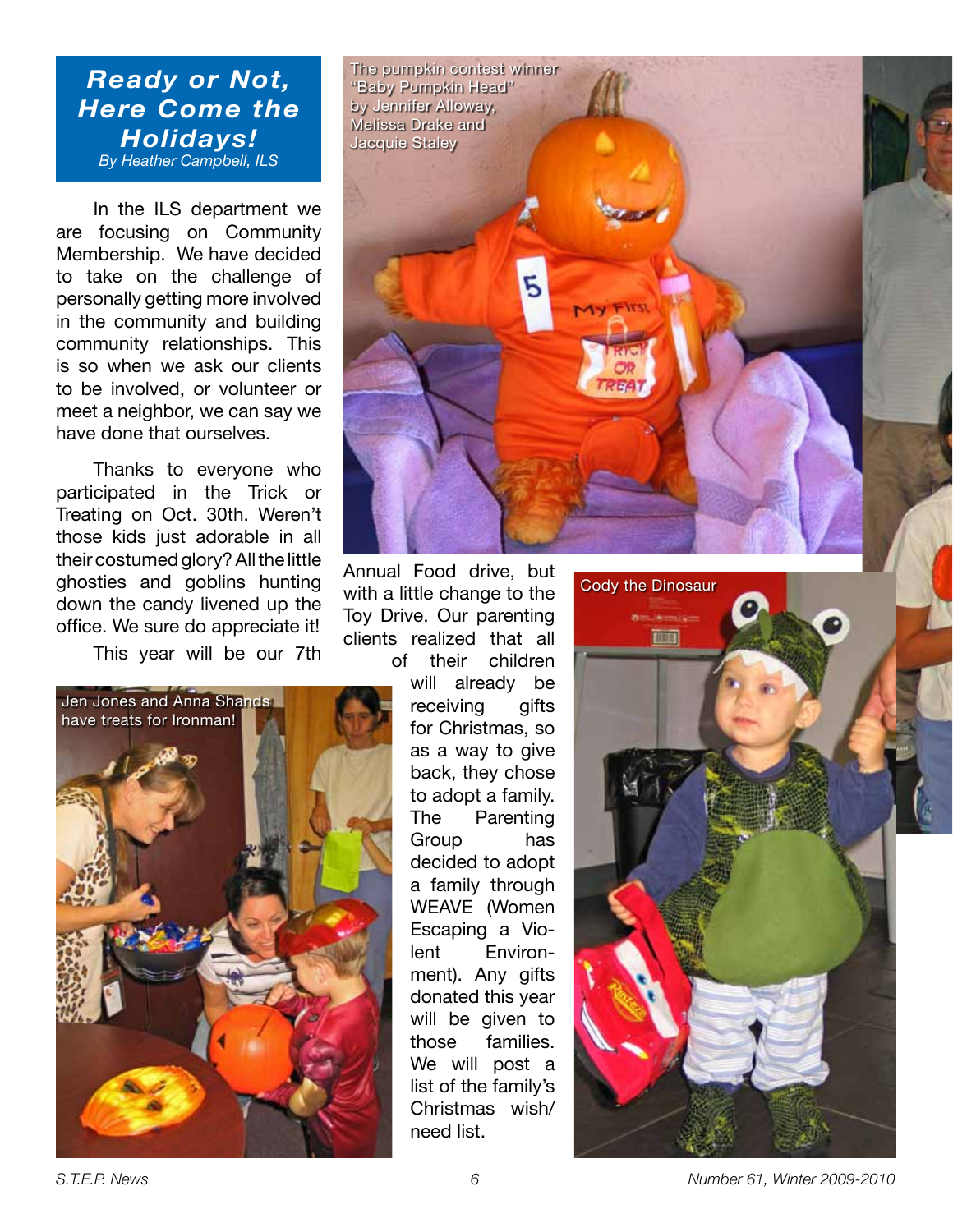



The food drive again will be open to all clients who are really in need this year. If you have a client who could really use some food this year, please contact Anna or Heather with name, any specific dietary requirements, Instructor/Coordinator name.

The Drive will run from November 2nd until December 21st. Instructors

*Continued on next page*

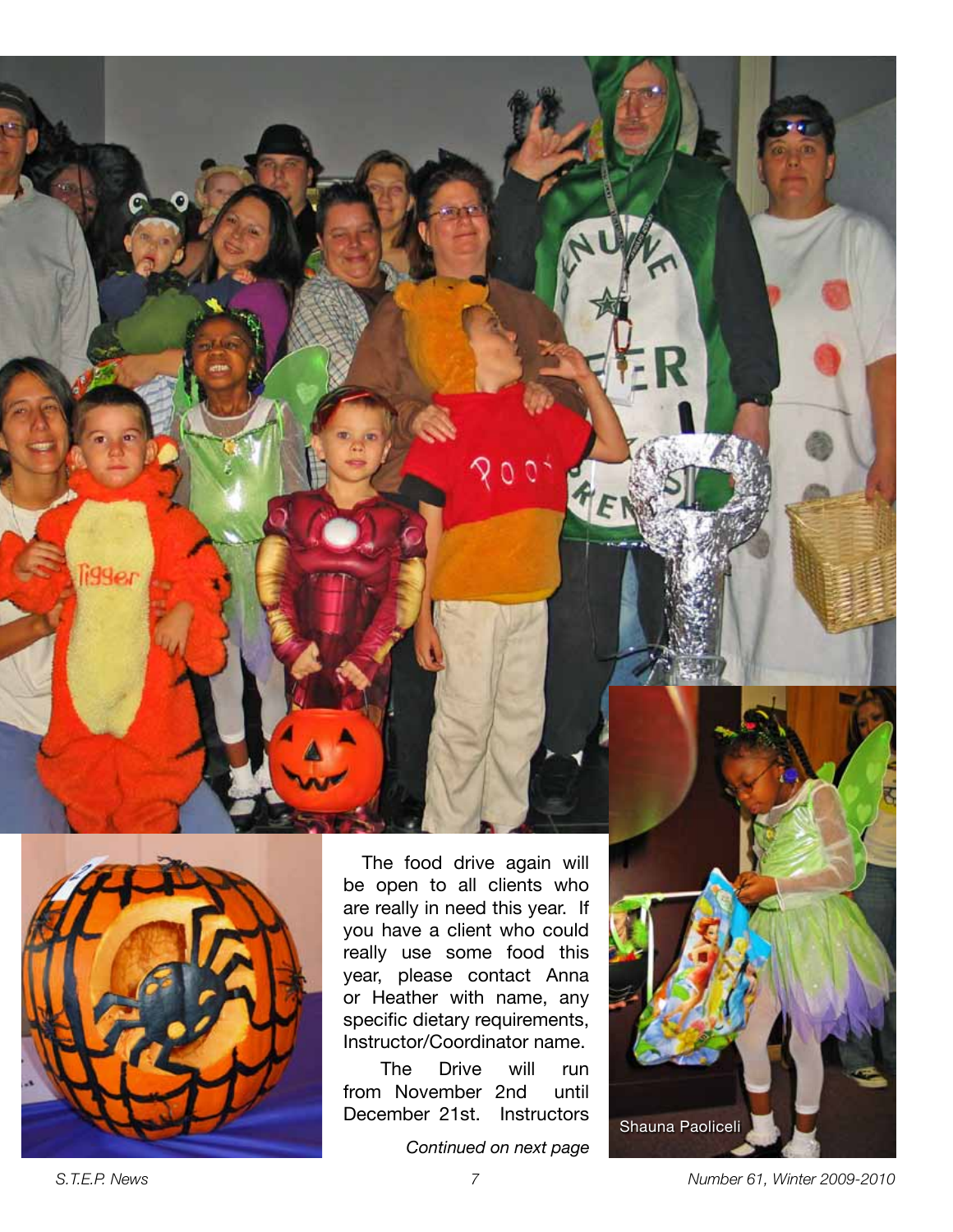

and Coordinators will be expected to come and pick up the food boxes by noon on December 23rd!

The Meek family had a New Addition! Michelle, John and baby Ava are all doing well. She entered this world on September 30th at 8:07 am, at 8 lbs 4 oz and at 21 1/2 inches. She sure is a cutie! And looks just like her Daddy.

In other baby news, Diana Miller's daughter Alexa had a son (see photo) on October 4. He weighed in at 9 lbs 1 oz and 20 1/4". Vanessa Castorena gave birth to her 2nd child, Melyna Elizabeth Crawford, on Oct. 30. Congratulations to all!

## *Community Resource Corner by Lisa Barrows*

As we look outside our windows we see the leaves changing, the weather changing and along with all of these seasonal changes we have IHSS changes…





Effective November 1, 2009, the State mandated implementation of a new fraud prevention process for all IHSS providers (all counties). The IHSS Public Authority will take responsibility for the new provider enrollment activities. The new responsibilities are as follows:

**For New Providers** (You are a new provider if you have not yet submitted a provider enrollment for the IHSS recipient you will get paid to work for.)

- Complete the new provider enrollment form (SOC 426)
- Attend a mandatory 1 1/2 hour orientation
- Complete the provider enrollment agreement (SOC 846) acknowledging that you understand and agree to the IHSS program rules and requirements.
- Present in person an original unexpired government

issued photo ID and Social Security card with any required right to work documentation

Melyna and her big brother Romeo

- Complete, pay for and pass a Department of Justice Live Scan background check.
- Note- all of these steps are to be completed through the Public Authority

**For Current Providers** (You are a current provider if you have submitted provider enrollment form prior to October 31, 2009 for the person you are assisting. If you start working with a new recipient you must complete the new provider process)

• Current Providers have until June 30, 2010 to complete the new fraud prevention process listed above.

STEP is in process making arrangements to assist with the cost of the fingerprinting fees. At this time if you are required to enroll on the IHSS please meet with me to discuss options.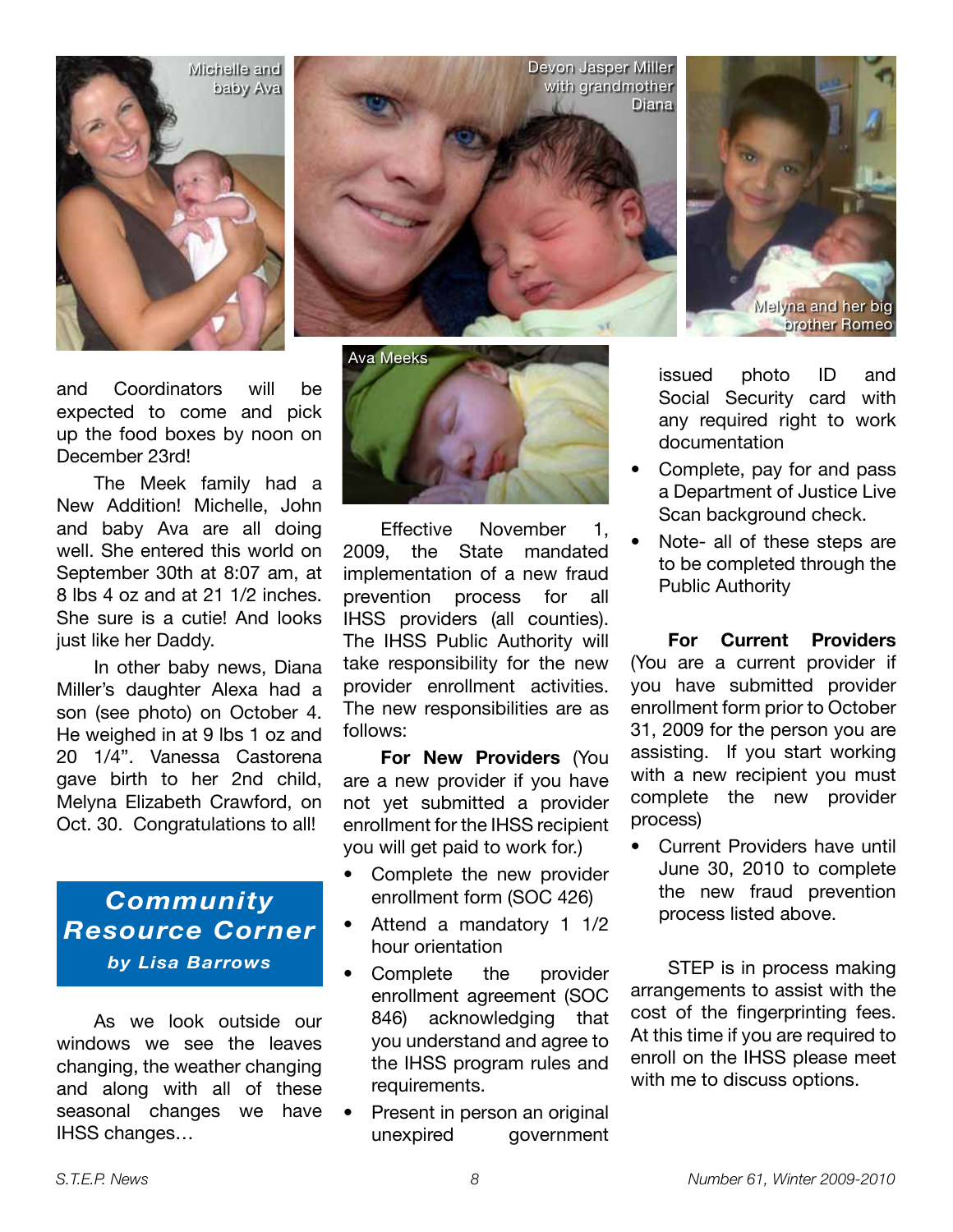Andrea and Veronica having fun

## *Yuba Picnic, Sept. 4 By Tracy Cummins*

On September 4th the Yuba City office had a picnic to introduce our new clients and staff to everyone. We had a great time. STEP supplied hamburgers, hot dogs and drinks, and everyone else brought a dish to share. There was so much food we were sending people home with doggy bags.

There was also a bounce house for all to enjoy. We danced, sang and had a wonderful time. It was such a success that I hope to make it an annual event.

The highlight of the hot afternoon was the water fight that Jacquie started. There were water balloons, water bottles and then whatever people could get their hands on to make each other wet. Some people ran one way to get away from the water, while others ran to get closer to the fun! By the time everyone left, half were wet and all left with a smile. It was great fun! People are still talking about it.



Big thanks to David and Cody



ie Campbell dancing with Donna Fletcher





*S.T.E.P. News 9 Number 61, Winter 2009-2010*

Andy Zamora

and Jan Smith cutting a rug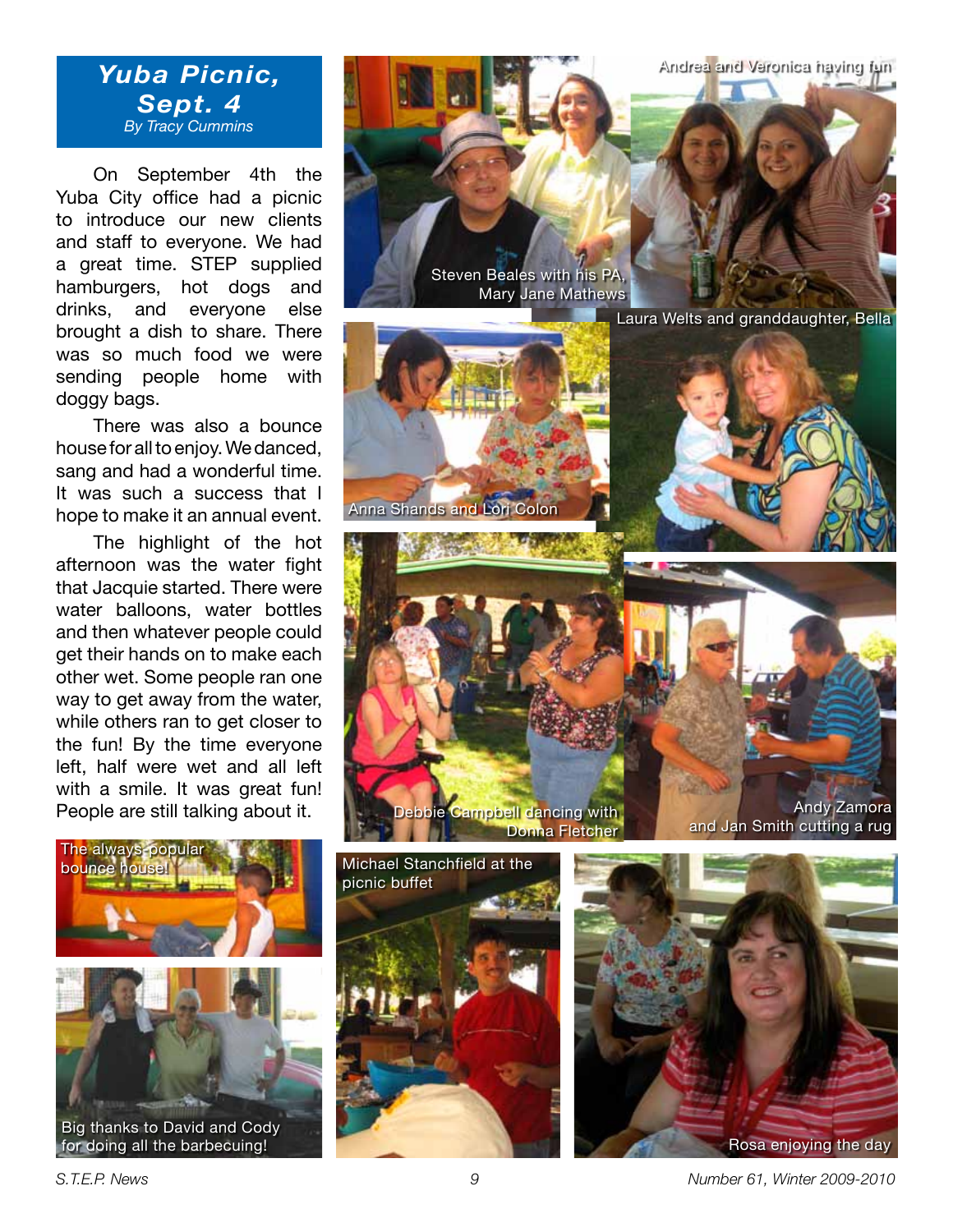# *A Great Season to Avoid Colds and Flu!*

H1N1 flu (Swine Flu) is here. But if you come down with a virus this season, how do you know if you have that, or something else? It's important to be informed, and to know the differences. See this comparison of COLD to FLU symptoms:

| <b>Symptom</b>                    | <b>COLD</b>                                                                                                   | <b>H1N1 FLU</b>                                                                                                                                           |
|-----------------------------------|---------------------------------------------------------------------------------------------------------------|-----------------------------------------------------------------------------------------------------------------------------------------------------------|
| <b>Fever</b>                      | Fever is RARE with a cold.                                                                                    | Fever is usually PRESENT with the flu in up<br>to 80% of all flu cases. A temperature of<br>100F or higher for 3 to 4 days is associated<br>with the flu. |
| <b>Coughing</b>                   | <b>PRODUCTIVE</b><br>hacking,<br>A<br>(mucus- producing) cough is<br>often present with a cold.               | A NON-productive (non-mucus producing)<br>cough is usually present with the flu<br>(sometimes referred to as dry cough).                                  |
| <b>Aches</b>                      | Slight body aches, pains.                                                                                     | SEVERE aches and pains are common.                                                                                                                        |
| <b>Stuffy Nose</b>                | STUFFY NOSE<br>is<br>usually<br>present with a cold and typically<br>resolves spontaneously within<br>a week. | Stuffy nose is NOT commonly present with<br>the flu.                                                                                                      |
| <b>Chills</b>                     | Chills are NOT usually present<br>with a cold.                                                                | CHILLS present in 60% of people who have<br>the flu.                                                                                                      |
| <b>Tiredness</b>                  | Tiredness is fairly MILD.                                                                                     | Tiredness is moderate to SEVERE with the<br>flu.                                                                                                          |
| <b>Sneezing</b>                   | SNEEZING is COMMON with<br>a cold.                                                                            | Sneezing is NOT COMMON with the flu.                                                                                                                      |
| <b>Sudden</b><br><b>Symptoms</b>  | Cold<br>symptoms<br>to<br>tend<br>develop over a few days.                                                    | The flu has a RAPID ONSET within 3-6<br>hours. The flu hits hard and includes sudden<br>symptoms like high fever, aches and pains.                        |
| <b>Headache</b>                   | Aheadache is fairly UNcommon<br>with a cold.                                                                  | A HEADACHE is very common with the flu,<br>present in 80% of flu cases.                                                                                   |
| <b>Sore Throat</b>                | Sore throat is<br>commonly<br>present with a cold.                                                            | Sore throat is NOT usually present with the<br>flu.                                                                                                       |
| <b>Chest</b><br><b>Discomfort</b> | Chest discomfort is MILD to<br>moderate with a cold.                                                          | Chest discomfort is often SEVERE with the<br>flu.                                                                                                         |

Flu Shot clinics at some nearby Rite Aid and Walgreens locations:

- Greenhaven: 980 Florin Rd.
- Natomas: 2751 Del Paso Rd.
- Roseville: 4004 Foothills Bl.

Cost Is \$25

No Appointment Necessary Phone: 1-800-972-5547

#### **Walgreens:**

- 6325 Fair Oaks Blvd., **Carmichael**
- 4331 Antelope Road, **Sacramento**
- 4200 Arden Way, Sacramento
- 2201 Arden Way, Sacramento

## **Sutter Express Care/Rite Aid:**

Sutter Express Care Is Open 7 Days A Week At These Rite Aid Locations: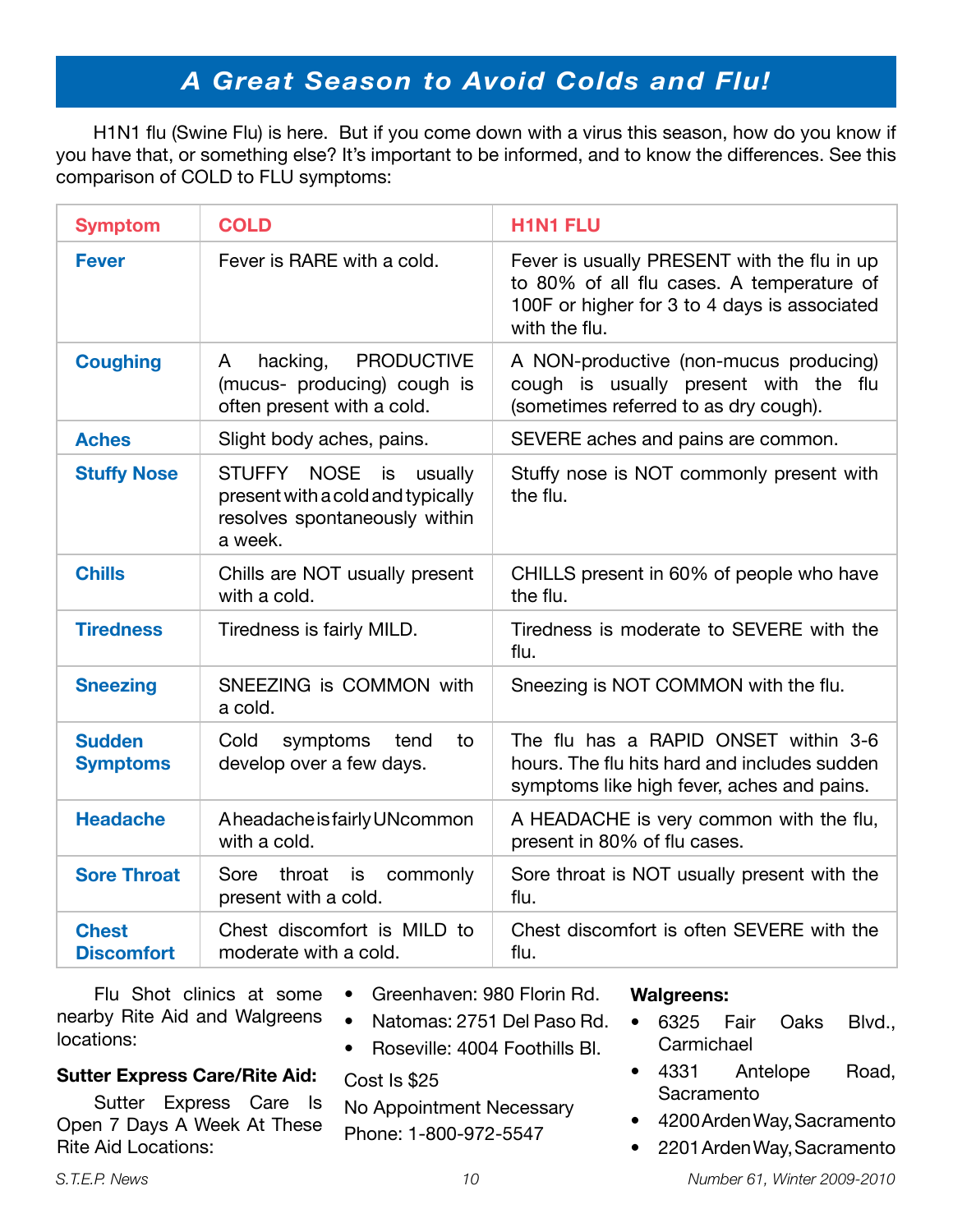- 6144 Dewey Drive, Citrus **Heights**
- 7787 Sunrise Blvd., Citrus **Heights**
- 6819 Watt Ave., North **Highlands**
- 8900 Greenback Lane, **Orangevale**
- 4050 Sunrise Blvd., Rancho **Cordova**
- 3999 Foothills Drive, Roseville

The best way to stop the spread of the epidemic is to spread the awareness!



*Yuba Picnic Water Fight Fun!*

# *Are You Effective?*

S.T.E.P. Is offering a 2-day workshop based on the 7 Habits of Highly Effective People, February 4th and 5th, 2010 from 9am-5pm. If you



are interested in attending this class (people who receive services, PA's, family members, Regional Center folks, etc.) Contact Melanie: melanieb@ stepagency.com. We will set aside a certain number of spaces to join our management team, SLS Coordinators and ILS Instructors in this workshop.





# *Budget Reduction Info Important to Consumers*

The State of California has a big budget hole because of the bad national economy. Every state agency is taking take actions to provide services during this budget problem. See this document online at stepagency.com/budgetlist.pdf. Following is a sample of some of the major items:

- Medi-Cal no longer pays for optional services like dentists, chiropractors, optometrists, speech therapy, etc.
- Regional centers must first try to use generic services, like IHSS, Medi-Cal, public school, etc. before buying the same kind of service.
- Supported living providers must help consumers to get IHSS.
- All people who provide and receive IHSS will have to be fingerprinted and have a background check.
- Regional centers will help consumers use public transportation rather than buy special transportation.
- Regional centers must use the service providers that cost the least and can meet consumers' needs.
- More services will be added to the Medi-Cal waiver program to bring in more federal money.
- DDS will close the Sierra Vista facility in Yuba City.